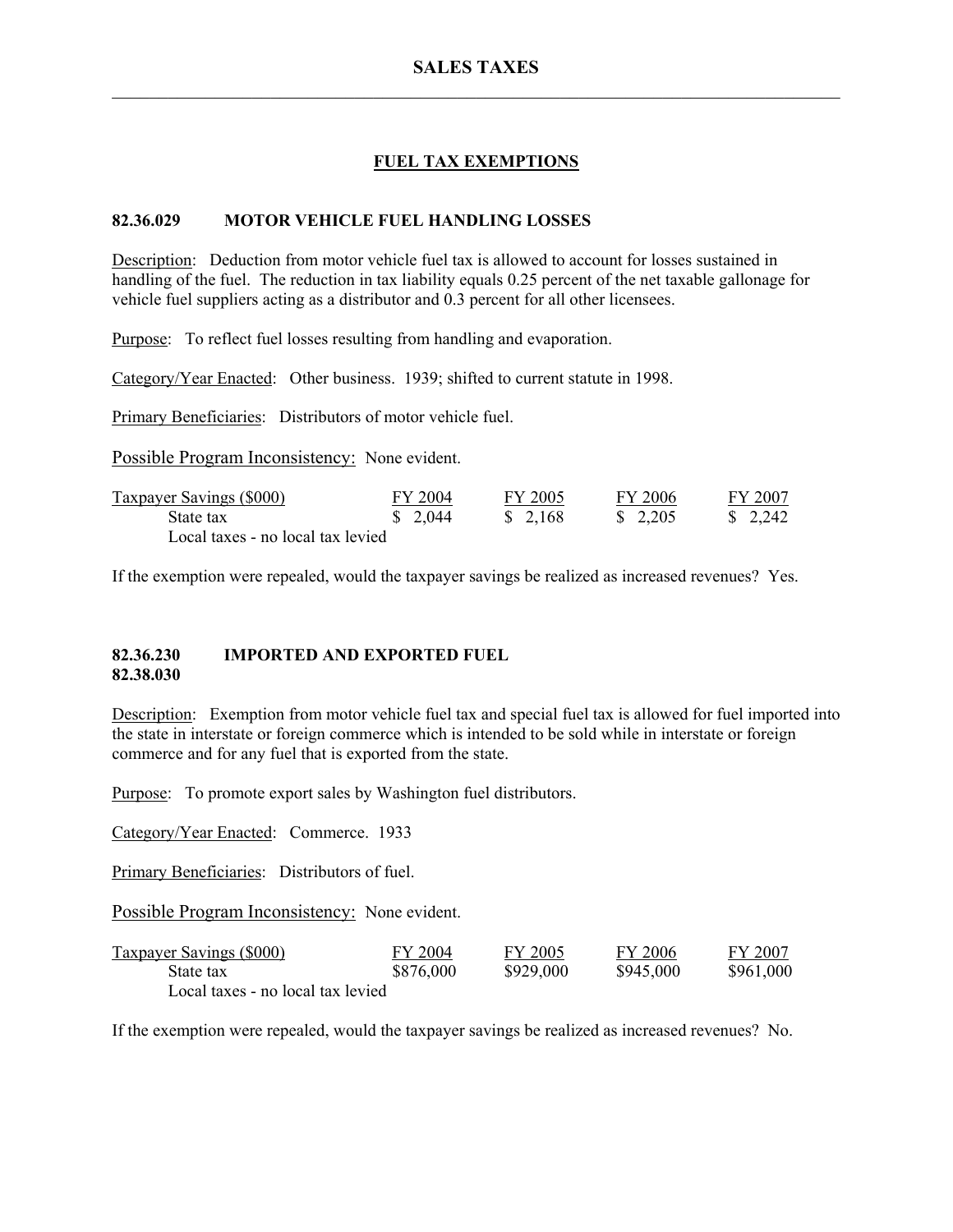## **82.36.230 FUEL SOLD TO THE MILITARY**

Description: The federal government is exempt from motor vehicle fuel tax on fuel sold to the armed forces of the United States or to the National Guard for use exclusively in ships or for export.

Purpose: To promote such sales by Washington fuel distributors and to recognize the prohibition against taxing the federal government.

Category/Year Enacted: Government. 1933

Primary Beneficiaries: The federal government.

Possible Program Inconsistency: None evident.

| Taxpayer Savings (\$000)          | FY 2004 |  | FY 2005 |  | FY 2006 |  | FY 2007 |  |
|-----------------------------------|---------|--|---------|--|---------|--|---------|--|
| State tax                         |         |  |         |  |         |  | 16      |  |
| Local taxes - no local tax levied |         |  |         |  |         |  |         |  |

If the exemption were repealed, would the taxpayer savings be realized as increased revenues? No.

### **82.36.245 FUEL SOLD TO FOREIGN GOVERNMENTS**

Description: Exemption from motor vehicle fuel tax is allowed for qualified foreign diplomatic and consular missions and their qualified personnel. To qualify, the foreign country must allow similar fuel tax exemptions to employees of the U.S. government. The U.S. State Department determines which foreign consulates are eligible for the exemption.

Purpose: To recognize the rights of these individuals under treaties made by the U.S. government and to reciprocate for similar privileges granted to American embassy personnel abroad.

Category/Year Enacted: Government. 1967; amended in 1989 to allow outright exemption instead of a refund of fuel tax paid.

Primary Beneficiaries: Employees of foreign governments.

Possible Program Inconsistency: None evident.

| Taxpayer Savings (\$000)          | FY 2004 |  | FY 2005 |  | FY 2006 |  | FY 2007 |  |
|-----------------------------------|---------|--|---------|--|---------|--|---------|--|
| State tax                         |         |  |         |  |         |  |         |  |
| Local taxes - no local tax levied |         |  |         |  |         |  |         |  |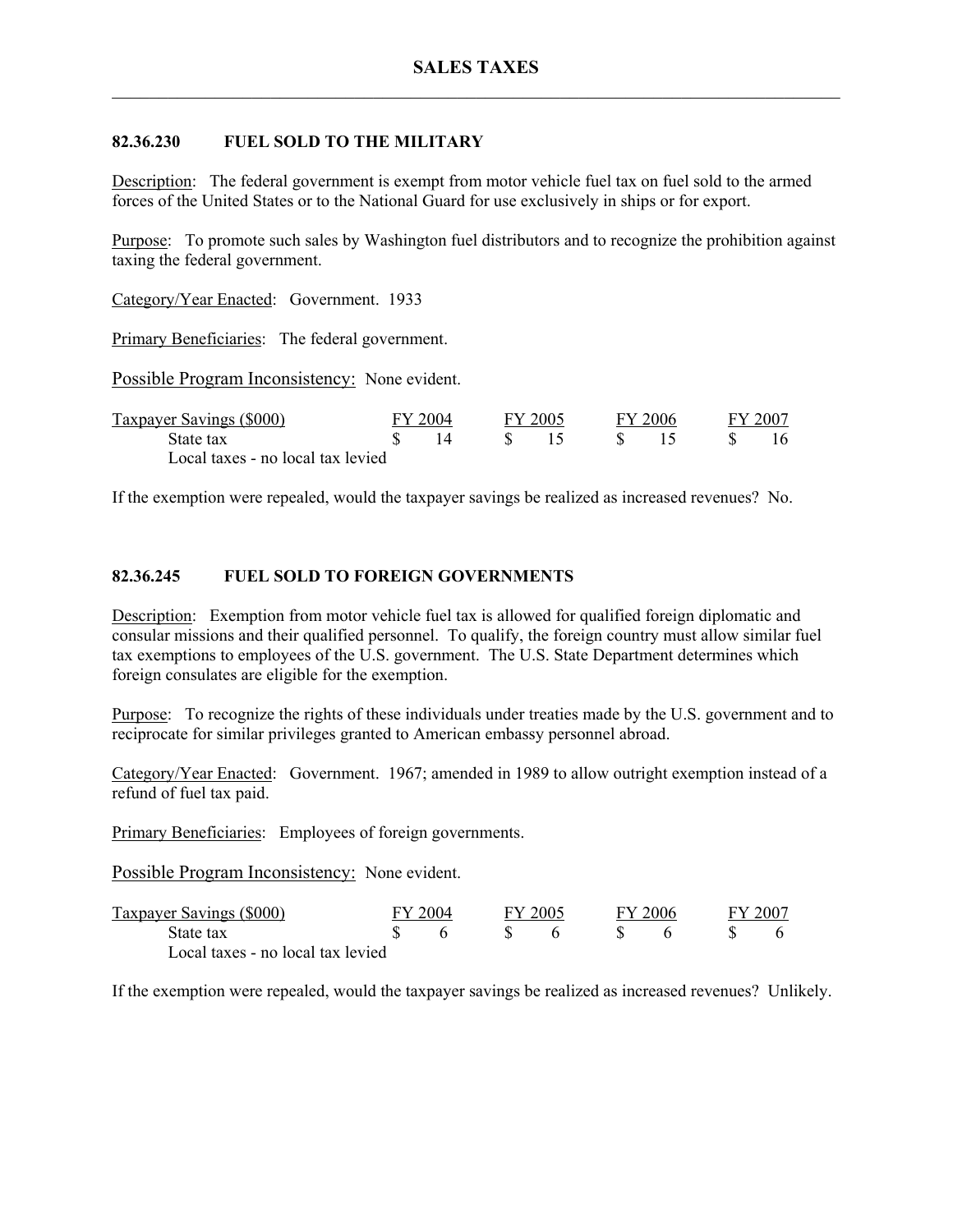## **82.36.275 FUEL FOR URBAN TRANSPORTATION SYSTEMS 82.38.080**

Description: Exemption from motor vehicle and special fuel taxes for fuel used in public transportation systems which operate within specified mileage of the city limits from which trips originate.

Purpose: To support public transportation systems.

Category/Year Enacted: Government. 1957

Primary Beneficiaries: Municipal transportation systems and their patrons.

Possible Program Inconsistency: None evident.

| Taxpayer Savings (\$000)          | FY 2004 | FY 2005 | FY 2006  | FY 2007 |
|-----------------------------------|---------|---------|----------|---------|
| State tax                         | \$6,147 | \$6,519 | \$ 6.631 | \$6,743 |
| Local taxes - no local tax levied |         |         |          |         |

If the exemption were repealed, would the taxpayer savings be realized as increased revenues? Yes.

#### **82.36.280 REFUNDS FOR NONHIGHWAY USE OF FUEL**

Description: A refund of the amount of fuel tax is allowed when the fuel is to be used other than on public highways of Washington in machinery or vehicles that are not licensed for highway use. The amount of fuel tax refunded is subject to state/local use tax which is deducted from the refund amount.

Purpose: Under the 18th Amendment to the state constitution, fuel tax receipts can only be used for highway purposes. The refund helps to assure that the tax applies only to fuel used on public highways.

Category/Year Enacted: Tax base. 1923

Primary Beneficiaries: Nonhighway users of fuel, e.g., boaters, farmers, construction firms, etc.

Possible Program Inconsistency: None evident.

| Taxpayer Savings (\$000)          | FY 2004 |     | FY 2005 |      | FY 2006 |      | FY 2007 |      |
|-----------------------------------|---------|-----|---------|------|---------|------|---------|------|
| State tax                         |         | 910 |         | -965 |         | -982 |         | 998. |
| Local taxes - no local tax levied |         |     |         |      |         |      |         |      |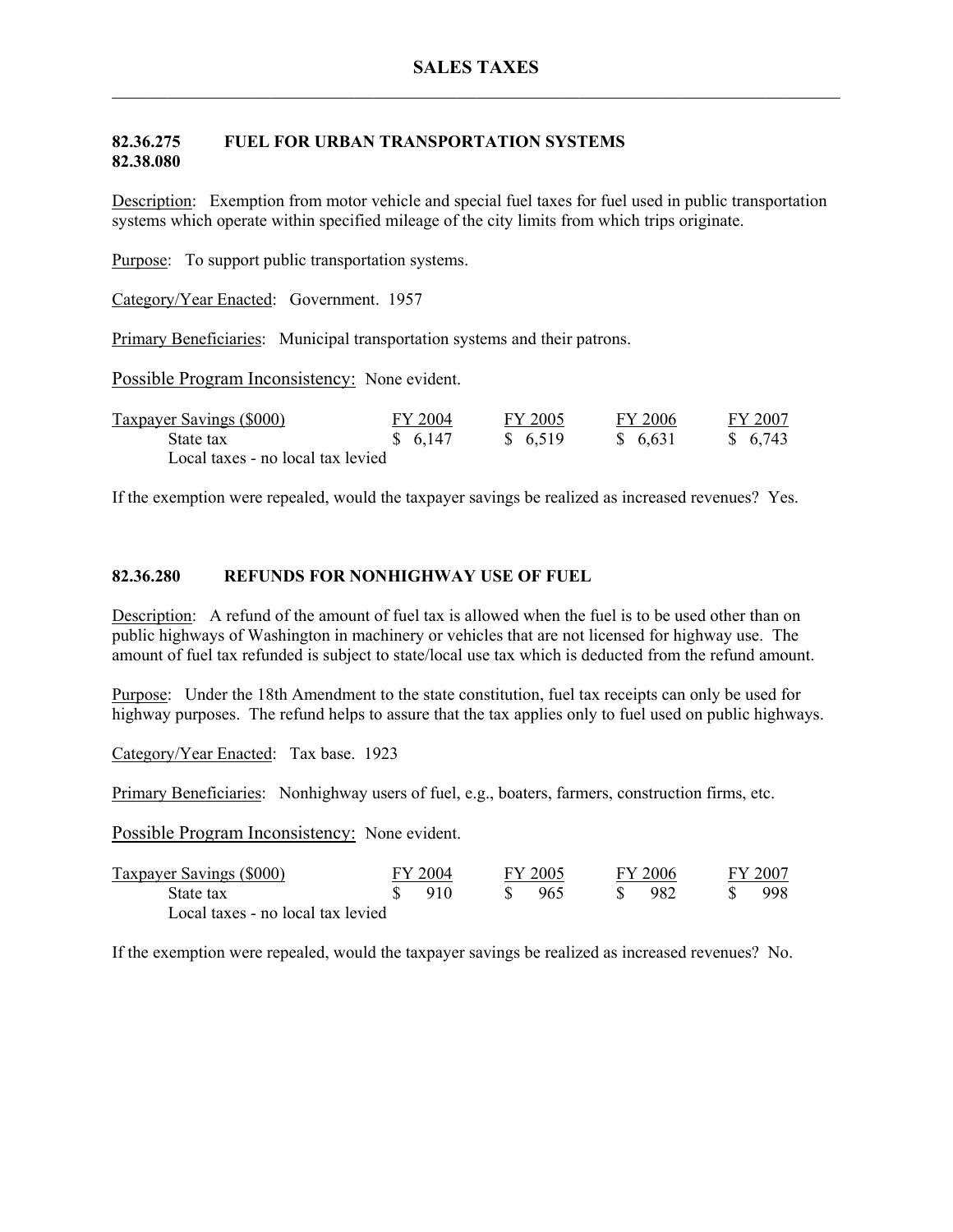## **82.36.285 TRANSPORTATION OF PERSONS WITH SPECIAL NEEDS 82.38.080(1h)**

Description: Refunds of motor vehicle fuel tax and exemption from special fuel taxes are provided for private, nonprofit organizations which provide transportation services for persons with special transportation needs.

Purpose: To support transportation programs for the elderly and handicapped.

Category/Year Enacted: Nonprofit - health or social welfare. 1983.

Primary Beneficiaries: Nonprofit transportation providers and the persons they serve.

Possible Program Inconsistency: Any exemption of fuel from taxation potentially increases the number of vehicle miles traveled per year in the state and thereby increases air pollution, which is potentially inconsistent with the state's clean air act and air pollution control programs.

| Taxpayer Savings (\$000)          | FY 2004 |       | FY 2005 |      | FY 2006      |     | FY 2007 |     |
|-----------------------------------|---------|-------|---------|------|--------------|-----|---------|-----|
| State tax                         |         | - 697 |         | -739 | $\mathbf{S}$ | 752 |         | 765 |
| Local taxes - no local tax levied |         |       |         |      |              |     |         |     |

If the exemption were repealed, would the taxpayer savings be realized as increased revenues? Yes.

### **82.36.300 REFUNDS FOR EXPORTED FUEL**

Description: A refund of motor vehicle fuel tax is allowed for fuel that has been exported from the state, as long as the tax was previously paid on such fuel.

Purpose: To encourage export commerce.

Category/Year Enacted: Commerce. 1923

Primary Beneficiaries: Distributors who export fuel to other states.

Possible Program Inconsistency: None evident.

| <b>Taxpayer Savings (\$000)</b>   | FY 2004   | FY 2005   | FY 2006   | FY 2007   |
|-----------------------------------|-----------|-----------|-----------|-----------|
| State tax                         | \$607,965 | \$644,722 | \$655,775 | \$666,902 |
| Local taxes - no local tax levied |           |           |           |           |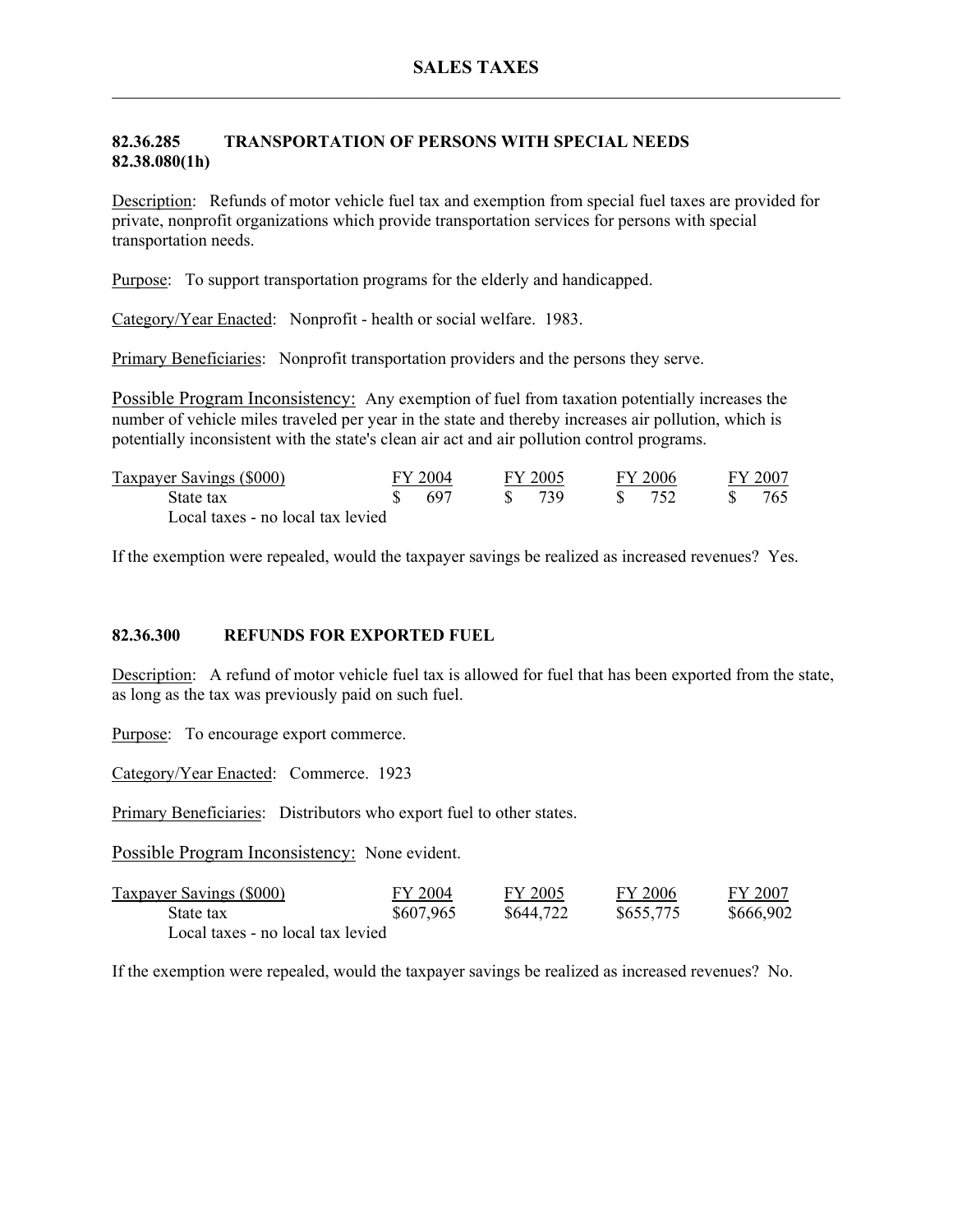### **82.36.305 MARINE USES OF FUEL**

Description: A refund of motor vehicle fuel tax paid is provided for fuel that is used exclusively for marine purposes. The amount of fuel tax refunded is subject to state/local use tax which is deducted from the refund amount. (Refunds also allowed for nonhighway use of fuel by RCW 82.36.280.)

Purpose: To limit the fuel tax to highway users.

Category/Year Enacted: Tax base. 1957

Primary Beneficiaries: Marine fuel dealers and boaters.

Possible Program Inconsistency: None evident.

| Taxpayer Savings (\$000)          | FY 2004 |                   | FY 2005 |        | FY 2006 |     | FY 2007 |      |
|-----------------------------------|---------|-------------------|---------|--------|---------|-----|---------|------|
| State tax                         |         | $\frac{1}{2}$ 315 |         | \$ 335 |         | 340 |         | 346. |
| Local taxes - no local tax levied |         |                   |         |        |         |     |         |      |

If the exemption were repealed, would the taxpayer savings be realized as increased revenues? No.

#### **82.36.370 LOST OR DESTROYED FUEL 82.38.180**

Description: A refund of fuel tax previously paid is allowed in instances where the fuel is lost or destroyed as a result of fire, lightning, flood, wind storm or explosion. A refund is also provided to the owner of fuel of 500 gallons or more that is lost or destroyed through leakage or other casualty except evaporation, shrinkage, or unknown causes.

Purpose: To avoid imposition of the tax on fuel that is not actually used.

Category/Year Enacted: Other business. 1923

Primary Beneficiaries: Fuel distributors.

Possible Program Inconsistency: None evident.

Taxpayer Savings (\$000) Minimal; refund claims for these purposes are rarely made.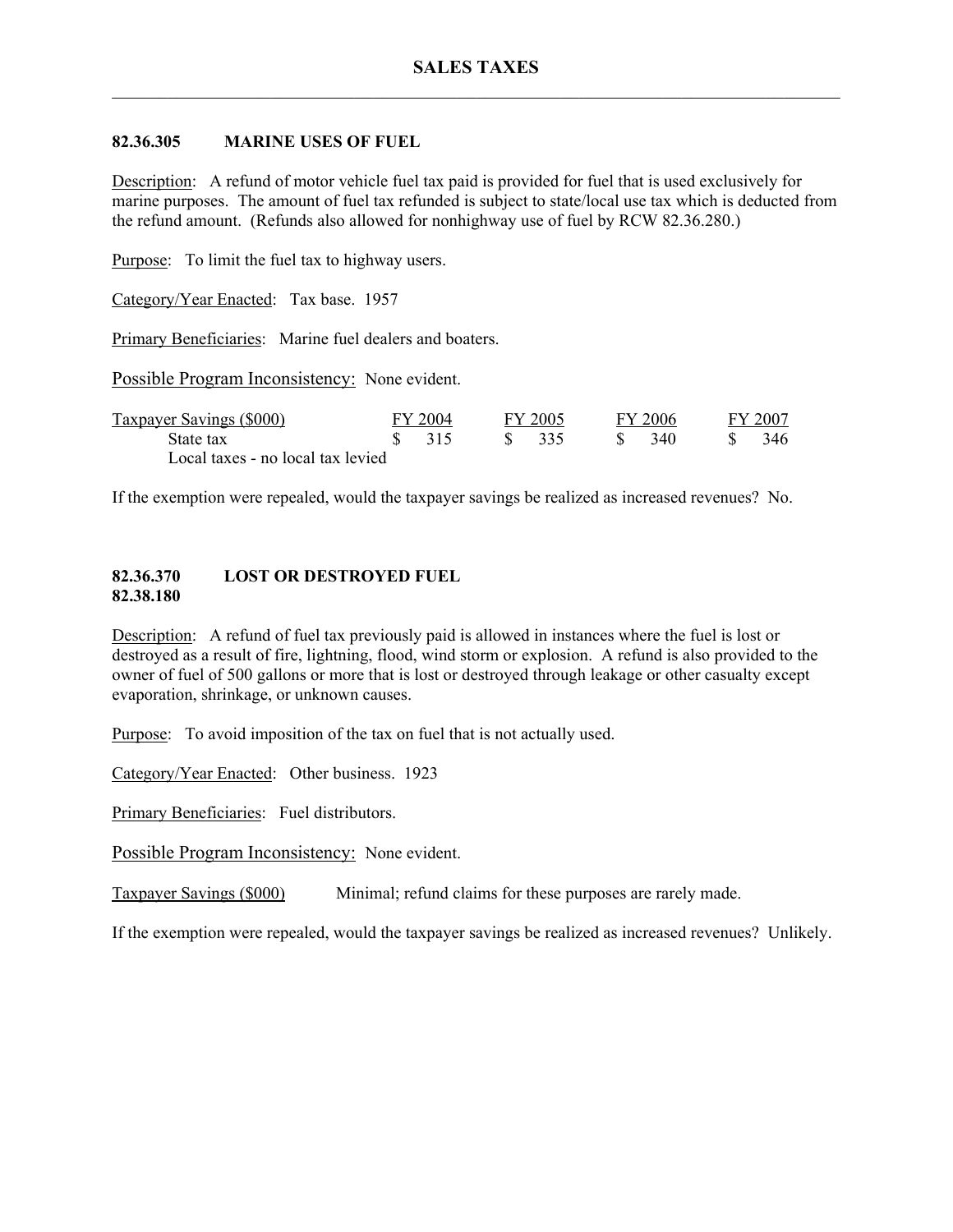## **82.38.080 OTHER SPECIAL FUEL TAX EXEMPTIONS**

Description: This statute provides a number of exemptions from special fuel tax (propane, natural gas, etc.). These exemptions include fuel used: (1) for heating purposes, (2) governmental vehicles, (3) urban transportation systems, (4) power take-off units (pumping units on trucks), and (5) others. Some of these have been included with related motor vehicle fuel tax exemptions above.

Purpose: To recognize that some fuels suitable for propelling motor vehicles are also put to other uses and to support governmental entities and public transportation.

Category/Year Enacted: Other. 1971

Primary Beneficiaries: Governmental units; purchasers of heating oil; operators of powered equipment.

Possible Program Inconsistency: None evident.

| <b>Taxpayer Savings (\$000)</b>   | FY 2004  | FY 2005  | FY 2006  | FY 2007  |
|-----------------------------------|----------|----------|----------|----------|
| State tax                         | \$33,549 | \$35,577 | \$36,187 | \$36,801 |
| Local taxes - no local tax levied |          |          |          |          |

If the exemption were repealed, would the taxpayer savings be realized as increased revenues? Generally, no.

### **82.38.081 LEADED RACING FUEL**

Description: Exemption from motor vehicle fuel tax is provided for fuel used exclusively for racing, as long as it is illegal to use such fuel on public highways in Washington. It is understood that this addresses leaded fuel used in certain race cars.

Purpose: To recognize that such fuel is not used on public highways. It is unknown why this statute appears under the special fuel tax statute, rather than the motor vehicle fuel tax statute.

Category/Year Enacted: Tax base. 1998

Primary Beneficiaries: Users of racing fuel.

Possible Program Inconsistency: None evident.

| Taxpayer Savings (\$000)          | FY 2004 |  | FY 2005 |      | FY 2006 |  | FY 2007 |  |
|-----------------------------------|---------|--|---------|------|---------|--|---------|--|
| State tax                         |         |  |         | S 13 |         |  |         |  |
| Local taxes - no local tax levied |         |  |         |      |         |  |         |  |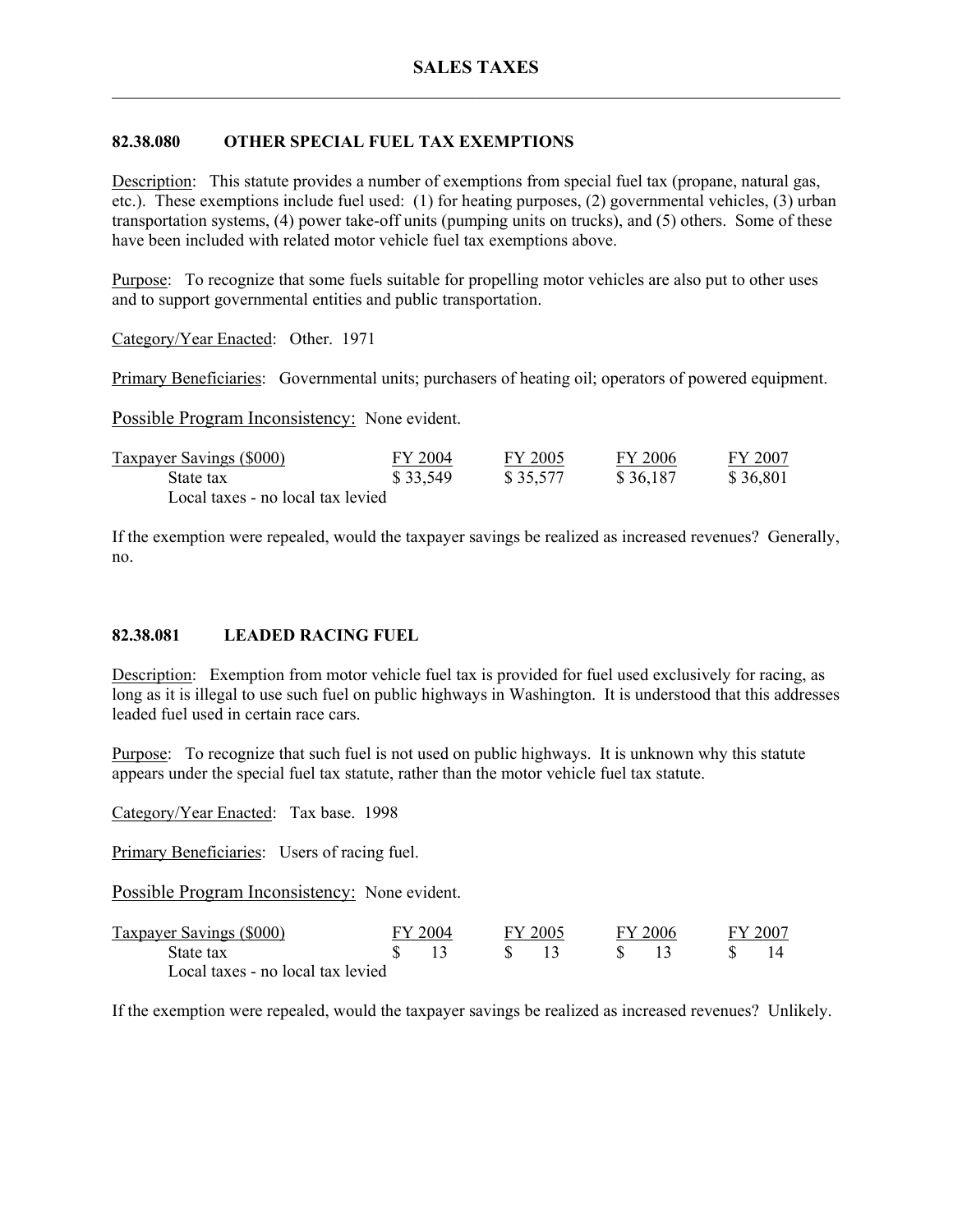## **82.42.020 CROP DUSTING**

Description: The statute that imposes the aircraft fuel tax (currently ten cents per gallon) contains a proviso that exempts aircraft fuel used in the spraying of crops, if the airplane normally flies from a private airport.

Purpose: To lower the tax burden on agriculture.

Category/Year Enacted: Agriculture. 1982

Primary Beneficiaries: Farmers.

Possible Program Inconsistency: None evident.

| Taxpayer Savings (\$000)          | FY 2004 |       | FY 2005 |  | FY 2006 |  | FY 2007 |  |
|-----------------------------------|---------|-------|---------|--|---------|--|---------|--|
| State tax                         |         | - 105 | - 105   |  | - 105   |  |         |  |
| Local taxes - no local tax levied |         |       |         |  |         |  |         |  |

If the exemption were repealed, would the taxpayer savings be realized as increased revenues? Yes.

# **82.42.020 EMERGENCY MEDICAL AIR TRANSPORT**

Description: The statute that imposes the aircraft fuel tax (currently ten cents per gallon) contains a proviso that exempts aircraft fuel used for emergency medical air transport services.

Purpose: To lower the cost of providing emergency medical air transport services.

Category/Year Enacted: Other. 2003

Primary Beneficiaries: Emergency medical air transport operators.

Possible Program Inconsistency: None evident.

| <b>Taxpayer Savings (\$000)</b>   | FY 2004 |  | FY 2005 |  | FY 2006 |  | FY 2007 |
|-----------------------------------|---------|--|---------|--|---------|--|---------|
| State tax                         | 60      |  | 60      |  |         |  | 60      |
| Local taxes - no local tax levied |         |  |         |  |         |  |         |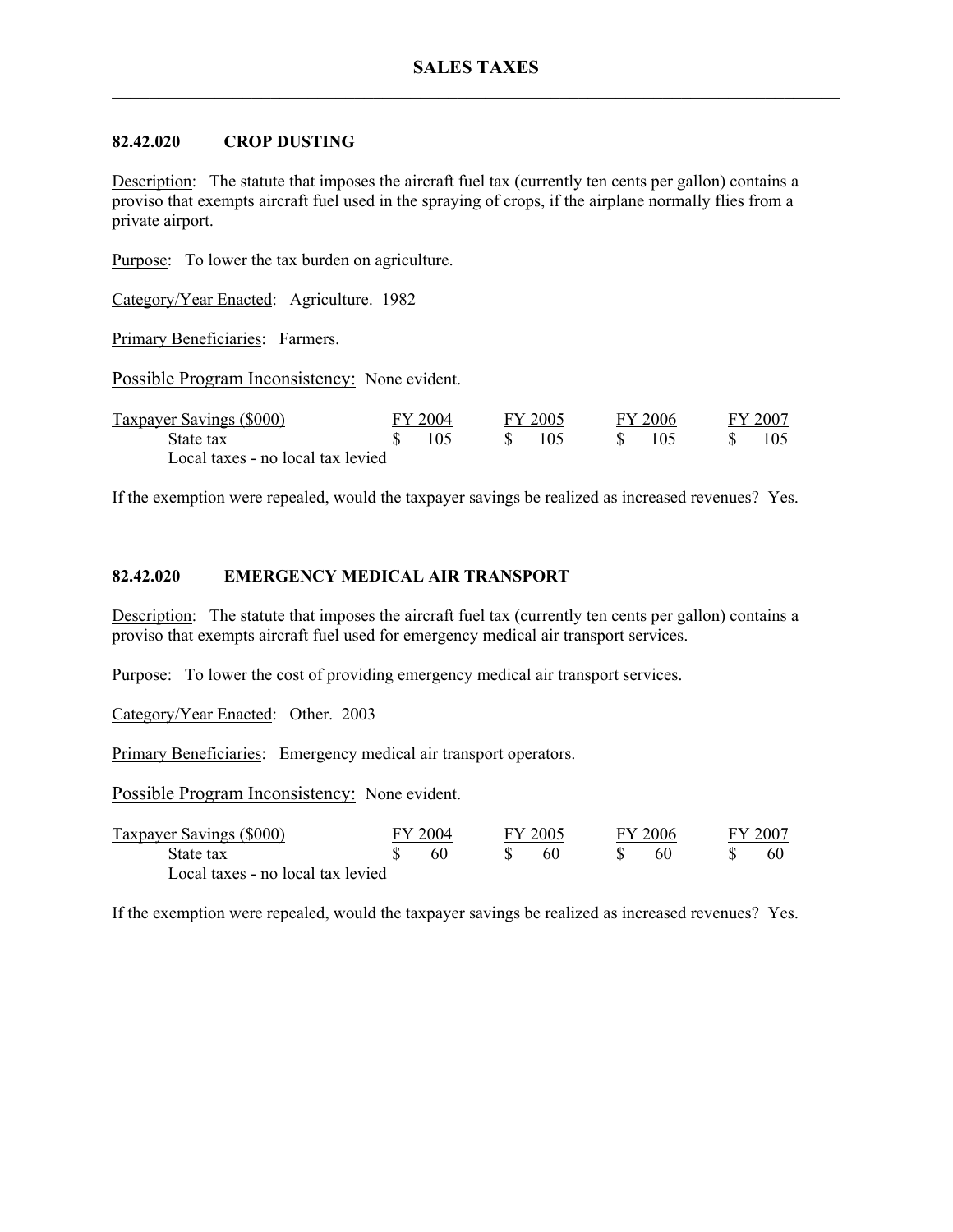# **82.42.030 COMMERCIAL AND OTHER AIRCRAFT**

Description: Exemption from aircraft fuel tax is provided for commercial aircraft (interstate and local commuter carriers) and other specified users of aircraft fuel, including aircraft used for testing and training purposes.

Purpose: To encourage commercial airlines to purchase fuel in Washington and to encourage the testing of aircraft and training of flight crews to take place in this state.

Category/Year Enacted: Other business. 1967

Primary Beneficiaries: Commercial airlines and manufacturers of aircraft.

Possible Program Inconsistency: Yes. Aircraft fuel tax revenues are used to fund the State Aeronautics Division of the Department of Transportation. These exemptions place the burden of paying for search and rescue activities carried out by the Division on a narrow group of aircraft fuel users essentially private owners of aircraft used for noncommercial purposes.

| <b>Taxpayer Savings (\$000)</b>   | FY 2004  | FY 2005  | FY 2006  | FY 2007  |
|-----------------------------------|----------|----------|----------|----------|
| State tax                         | \$48,232 | \$49,197 | \$50,181 | \$51,185 |
| Local taxes - no local tax levied |          |          |          |          |

If the exemption were repealed, would the taxpayer savings be realized as increased revenues? Possibly, although apportionment of the tax might be required for interstate carriers.

### **82.42.030 IMPORTED AND EXPORTED AIRCRAFT FUEL 82.42.070**

Description: The aircraft fuel tax does not apply to fuel imported into the state in interstate or foreign commerce and intended to be sold while in interstate or foreign commerce, nor to aircraft fuel that is exported from the state.

Purpose: To promote export sales by Washington businesses.

Category/Year Enacted: Commerce. 1967

Primary Beneficiaries: Aircraft fuel distributors

Possible Program Inconsistency: None evident.

| <b>Taxpayer Savings (\$000)</b>   | FY 2004  | FY 2005  | FY 2006  | FY 2007  |
|-----------------------------------|----------|----------|----------|----------|
| State tax                         | \$49,809 | \$50,805 | \$51,821 | \$52,858 |
| Local taxes - no local tax levied |          |          |          |          |